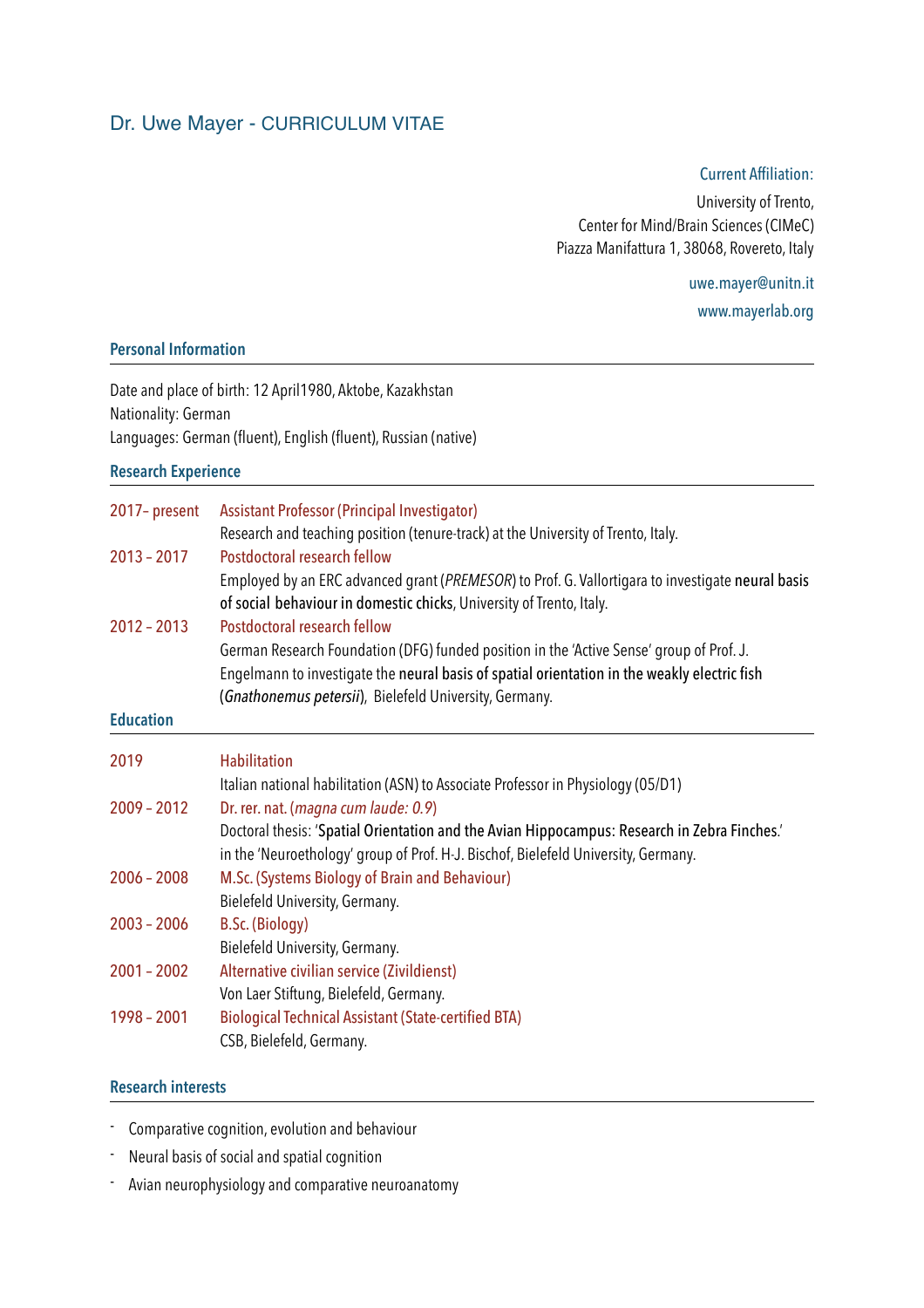# **Current working group**

- Uwe Mayer, Principal Investigator
- Dmitry Kobylkov, Post doctoral fellow (co-supervision with Prof. Vallortigara, ERC grant)
- Anastasia Morandi Raikova, Ph.D. Student
- Francesca Protti Sanchez, Ph.D. Student (co-supervision with Dr. Rowland, Max Planck Institute for Chemical Ecology, Jena, Germany)
- Carlos Daniel Corrales Parada, Ph.D. Student (co-supervision with Prof. Chagnaud, University of Graz, Austria)
- Vlad Mardare, Master Student
- Francesca Sallitti, Master Student

# **Research Methods**

- Behavioural measurements and training of animals
- Neuroanatomical and histological preparations
- Brain lesioning and tracing techniques
- Immunohistochemistry, in situ hybridisation, PCR, qPCR, electrophoresis, western blot etc.
- Mapping brain activity on the basis of immediate early gene products
- Multichannel extracellular electrophysiology (*Spikes, LFPs*), in anaesthetised and freely moving domestic chicks
- Mini-scope based calcium imaging in freely moving domestic chicks
- Animal species: zebra finches (*Taeniopygia guttata),* domestic chicks (*Gallus gallus*), quails (*Coturnix japonica)*, elephantnose fish (*Gnathonemus petersii*), mice (*Mus musculus*), anole lizards (*Anolis carolinensis*).

### **Current collaborations**

- Dr. Hannah Rowland, Max Planck Institute for Chemical Ecology, Jena, Germany
- Prof. Verner Peter Bingman, Bowling Green State University, USA
- Dr. Barbara Caspers, Universtity of Bielefeld, Germany
- Prof. Hans-Joachim Bischof, University of Bielefeld, Germany
- Prof. Anna Gagliardo, University of Pisa, Italy
- Dr. Peter Korsten, University of Bielefeld, Germany
- Dr. Tim Schmoll, University of Bielefeld, Germany
- Prof. Giorgio Vallortigara, CIMeC, University of Trento, Italy
- Prof. Prof. Toshiya Matsushima, Hokkaido University, Sapporo, Japan

### **Professional activities**

### Membership in societies:

- since 2006: German Neuroscience Society (NWG)
- since 2014: International Society for Neuroethology (ISN)
- since 2017: German Zoological Society (DZG)

# Editorial activity

- Since 2019: Frontiers in Behavioural Neuroscience: editorial board member in the section Learning and Memory
- Since 2020: Frontier in Physiology: editorial board member in the section in the section Avian Physiology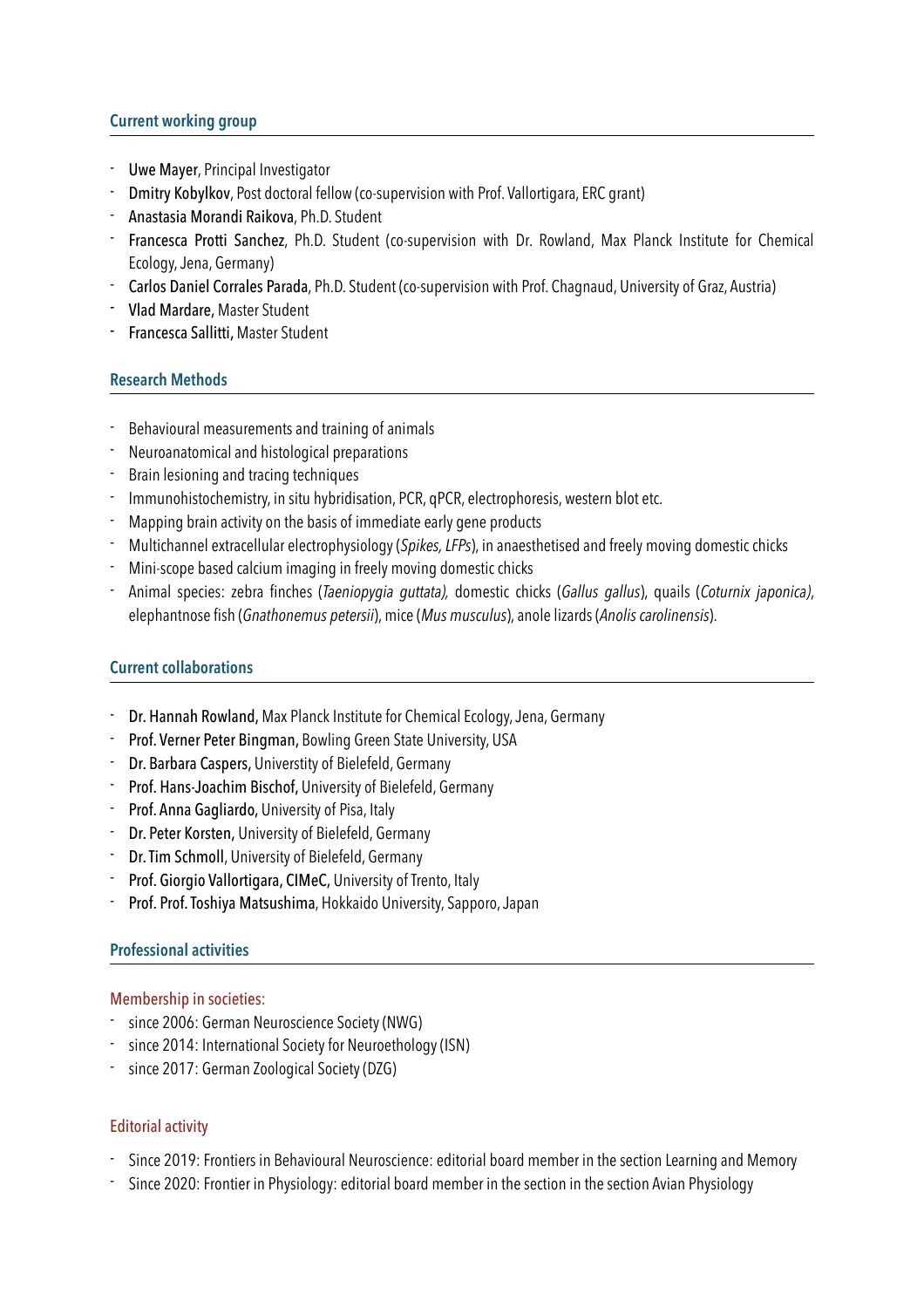### Peer-Reviewer for:

- Animal Cognition; Scientific Reports; Philosophical Transactions of The Royal Society B Biological Sciences; Neurobiology of Learning and Memory; Neuroscience; Brain Structure and Function; Brain Research; Brain Sciences; Learning & Behavior; iScience; Biochemical and Biophysical Research Communications; Neuroscience Letters; Journal of Physiology Paris; PLoS ONE; Frontiers in Physiology; Frontiers in Behavioural Neuroscience; Symmetry; PeerJ; Laterality; Journal of Experimental Zoology; Proc Natl Acad Sci India Sect B Biol Sci.; Brazilian Journal of Medical and Biological Research.

# Selected talks:

- 2021 'Chagnaud Lab.', University of Graz, Austria.
- 2021 'Sound Communication and Behaviour Group', University of Southern Denmark, Odense, Denmark.
- 2019 RIN Conference on Animal Navigation, London, United Kingdom.
- 2018 'TUM School of Life Sciences Weihenstephan', Technical University Munich, Germany.
- 2017 'Prof. Onur Güntürkün Lab', Biopsychology Department, Ruhr University Bochum, Germany.
- 2017 'International Conference of Neuroscience', Akdeniz University, Antalya, Turkey.
- 2017 'Annual Meeting of the German Zoological Society (DZG)', Bielefeld, Germany.
- 2015 'Mini Symposium on Laterality', CIMeC, Rovereto, Italy.
- 2011 'Neuroethology Satellite Symposium at the Meeting of the German Zoological Society (DZG)', Saarbrücken, Germany.

### **Teaching**

#### Summer semester

- 'Current Issues in Neuroscience: Animal Models' in the master's program 'Cognitive Science'. Co-organiser of the course and leadership of the spatial navigation module (14 frontal lectures).
- Seminar: 'Weekly neuroethology seminar' for master's student (1 lecture per week).

### Winter semester

- 'Brain evolution and comparative neuroanatomy' in the master's program 'Cognitive Science'. Development and leadership of the full course (42 frontal lectures).
- 'Scientific communication' course in the master's program 'Cognitive Science'. Co-organiser of the course and leadership of scientific writing module (12 frontal lectures).
- 'Systems physiology' in the master's program at CIBIO, University of Trento. Co-organiser of the course and leadership of the animal physiology module (18 frontal lectures).
- Frontal lectures: 'Achieving Expertise/Introduction to Methods: Animal Cognition and Neuroscience Module' in the doctoral program 'Cognitive and Brain Sciences' (4 lectures).
- Seminar: 'Weekly neuroethology seminar' for master's students (1 lecture per week)

### Past teaching:

- 2017-2018 'Conference presentations' course in the doctoral program 'Cognitive and Brain Sciences', University of Trento (12 frontal lectures per year).
- 2017-2018 'How to review an article' course in the doctoral program 'Cognitive and Brain Sciences', University of Trento (6 frontal lectures per year).
- 2016 "Inside the Minds (and Brains) of Other Animals", teaching assistant in the Harvard Summer School, Study Abroad in Trento, Italy (42 hours, frontal lectures and practical).
- 2007-2012: Teaching neuroanatomical and behavioural methods to students, University of Bielefeld, Germany.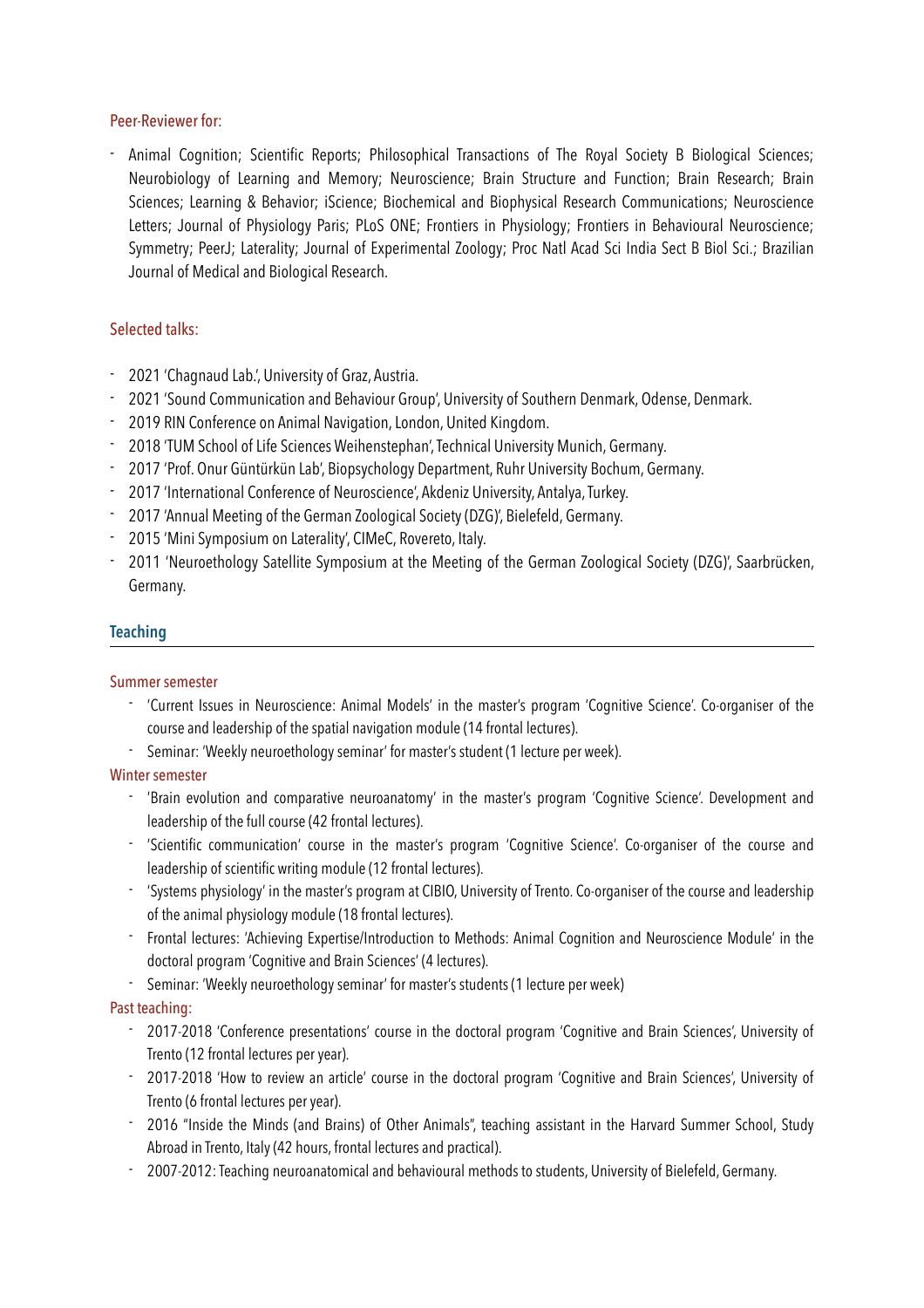- 2009-2011: Assisting in 'Comparative Neuroanatomy' seminars by Prof. H-J. Bischof and Dr. M. Piefke, Bielefeld University, Germany.
- 2008-2010: Assisting in 'Neuro- and Behavioural Biology Course' for undergraduate students in biology, by Prof. H-J. Bischof, Bielefeld University, Germany.

### **Institutional responsibilities**

### Leading role:

- 2021-present: **Scientific advisor** of the shared laboratories at the Animal Cognition and Neuroscience division at the Center for Mind/Brain Science, University of Trento, Italy.

# PhD school:

- 2019-present: Member of the Executive Committee, PhD school, CIMeC, University of Trento, Italy
- 2017-present: Member of the PhD school 'Cognitive and Brain Sciences', CIMeC, University of Trento, Italy

# PhD evaluation committees:

- 2019: Member of the Selection Committee for PhD School Admission, CIMeC, University of Trento, Italy
- 2019: Member of the End Year Evaluation Committee, PhD school, CIMeC, University of Trento, Italy
- 2018: Member of the End Year Evaluation Committee, PhD school, CIMeC, University of Trento, Italy

# Master's Thesis Defence committees:

- 2021Member of Master's Defence Committee (14 July 2021), CIMeC, University of Trento
- 2020 Member of Master's Defence Committee (10 Dec 2020), CIMeC, University of Trento
- 2019 Member of Master's Defence Committee (9 Oct 2019), CIMeC, University of Trento
- 2018 Member of Master's Defence Committee (9 Oct 2018), CIMeC, University of Trento
- 2018 Member of Master's Defence Committee (10 July 2018), CIMeC, University of Trento
- 2017 Member of Master's Defence Committee (12 Oct 2018), CIMeC, University of Trento
- 2017 Member of Master's Defence Committee (12 Oct 2017), CIMeC, University of Trento

### Poster evaluation committees:

- 2017 Member of the Poster Evaluation Committee DS DAY, CIMeC, University of Trento, Italy

### **Supervision and mentoring**

### Post docs:

- **Dr. Anastasia Morandi-Raikova** (Dec 2021 present), main advisor, University of Trento, Italy
- **Dr. Dmitry Kobylkov** (Apr 2020 present), supervision of the electrophysiological projects in collaboration with Prof. Vallortigara, University of Trento, Italy.
- **Dr. Lori Schweikert** (Oct 2018 Dec 2018), visiting post doc from the group of Dr. Rowland, Max Planck Institute for Chemical Ecology, Jena, Germany.
- **Dr. Fabio Miazzi** (Oct 2018 Dec 2018), visiting post doc from the group of Dr. Rowland, Max Planck Institute for Chemical Ecology, Jena, Germany.

### Phd students:

- **Carlos Daniel Corrales Parada** (2021 ongoing): 'Neural basis of social communication in Catfish (*Synadontis*)' (Co-Supervisor with Prof. Dr. Boris Chagnaud, University of Graz, Austria).
- **Francesca Protti Sanchez** (2020 ongoing): 'A bird's eye view of warning signals' (Co-Supervisor with Dr. Hannah Rowland, Max Planck Institute for Chemical Ecology, Jena, Germany).
- **Dr. Anastasia Morandi-Raikova** (PhD 2021): 'Hippocampal lateralisation during processing of spatial and social information in domestic chicks (*Gallus gallus*)' (Supervisor, University of Trento, Italy).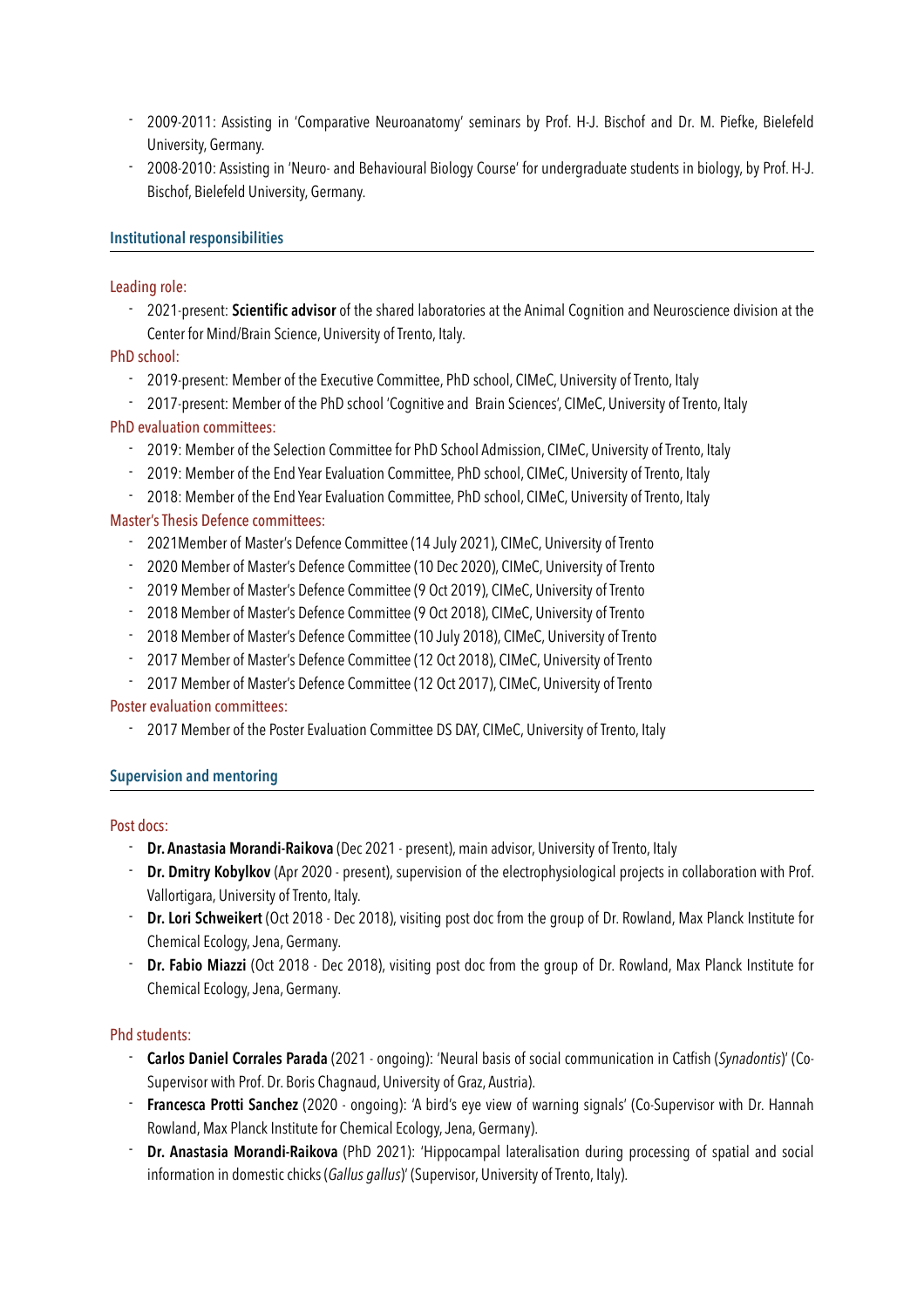- **Dr. Sarah Golücke** (PhD 2018): 'The perfume of zebra finches. The use of odours and the mechanism of kin recognition.', (Supervision of the neurobiological parts in a collaboration with Prof. Barbara Caspers, University of Bielefeld, Germany).
- **Dr. Rachel Bhushan** (PhD 2018): 'Spatial representation from birth to old age: Insights from comparative neurobiology and behavioural genomics.' (Supervision of the neurobiological parts in a collaboration with Dr. Sang Ah Lee, University of Trento, Italy).
- **Dr. Elena Lorenzi** (PhD 2017, cum laude): 'Social predispositions and underlying neural mechanisms in chicks (*Gallus gallus domesticus*)' (Supervision with Prof. Vallortigara, University of Trento, Italy)

# Master thesis students:

- **- Francesca Pia Sellitti** (Master thesis: ongoing): "Time-course of c-Fos expression in domestic chicks", University of Trento, Italy
- **Vlad Mardare** (Master thesis: ongoing): "Electrophysiological investigation of the basic visual responses of the visual Wulst in domestic chicks', University of Trento, Italy
- **Aleksandra Simdianova** (Master thesis 2021): 'Hippocampal activation during egocentric orientation in domestic chicks', University of Trento, Italy
- **Carlos Daniel Corrales Parada** (Master thesis 2019): 'Neural basis of individual recognition in domestic chicks', University of Trento, Italy
- **Lorenzo Grilli** (Master thesis 2018): 'Visual response properties in the telecephalon of domestic chicks: searching for face selective neurons' (Supervision with Prof. Vallortigara, University of Trento, Italy)
- **Sara Dorigatti** (Master thesis 2016): 'Activation of septal and amygdaloid nuclei in response to the first exposure to an alive conspecific in visually naive domestic chicks (*Gallus gallus*)' (Supervision with Prof. Vallortigara, University of Trento, Italy)
- **Francesca Morbioli** (Master thesis 2015): 'Brain activity in naïve chicks exposed to alive motion of a conspecific: an immediate early genes (IEG's) study' (Supervision with Prof. Vallortigara, University of Trento, Italy)
- **Eliana Boschetti** (Master Thesis 2015): 'Neuronal basis of numerical cognition in the domestic chick (*Gallus gallus*)' (Supervision with Prof. Chiandetti, University of Trieste, Italy)

### Bachelor students:

-

- **Francesca Fabris** (Bachelor 2021): 'Neuroanatomical investigation of brain hemispheric lateralisation in domestic chicks', University of Trento, Italy
- **Elena Pedaci** (Bachelor 2020): 'Hippocampal activation of immediate early genes in domestic chicks', University of Trento, Italy.
- **Marlen Gironimi** (Bachelor 2019): 'Hippocampal activation of immediate early genes during novel environment exploration in domestic chicks', University of Trento, Italy
- **Krubeal Danieli** (Bachelor 2018): 'Neuroanatomical lateralisation of the visual system in domestic chicks (Gallus gallus)', University of Trento, Italy

### Other internship students and research assistants:

- **Marta Rodriguez Aramendia** (Oct 2019 Sept 2020, intern from University of Florenz): 'Hippocampal activation in domestic chicks during active and passive explorations of a novel environment', University of Trento, Italy
- **Sofija Perovic** (March-May 2020, intern from University of Padova): 'Neural basis of reversal learning in domestic chicks', University of Trento, Italy.
- **Giacomo Costalunga** (Sept 2018 Aug 2019, Research Assistant): 'Light-incubation effects on lateralization of single unit responses in the visual Wulst of domestic chick', University of Trento, Italy
- **Leonard Valentin Böger** (March-June 2019, Erasmus intern from University of Bielefeld): 'Neural basis of individual recognition in domestic chicks', University of Trento, Italy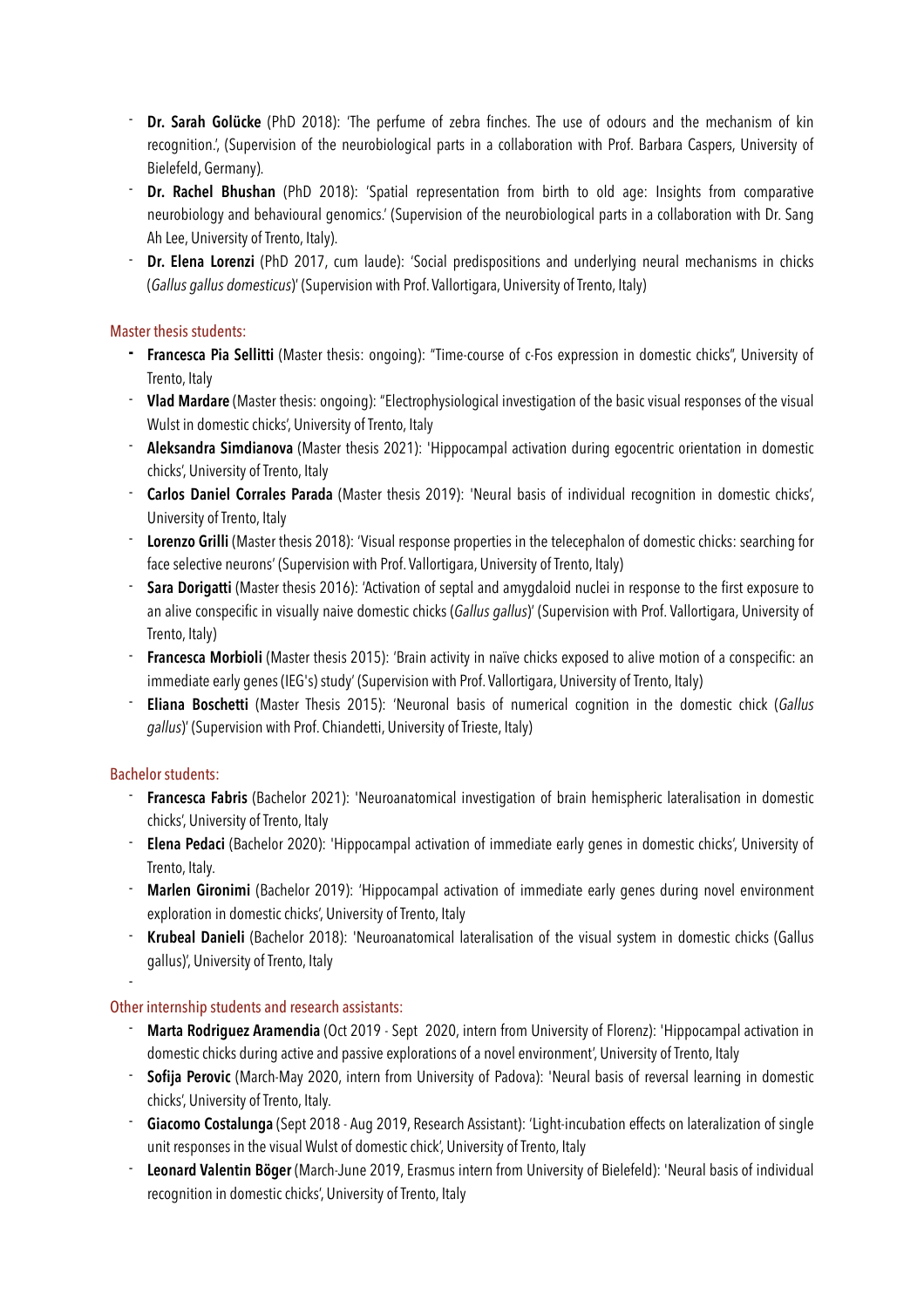- **Rukiye Aydin** (Aug 2018 Feb 2019, intern): 'Neuroanatomical investigation of brain hemispheric lateralisation in domestic chicks', University of Trento, Italy
- **Elena Eccher** (Jan-Aug 2018, intern): 'Investigation of the hippocampal functions in domestic chicks by using immmediate early genes products to map neuronal activity', University of Trento, Italy

#### **Bibliometrics**

Google Scholar H index: 14, total citations: 689; Scopus H index: 13, total citations 485. Overall I have published 26 peer-reviewed articles (21 research articles, 4 literature reviews and 1 book chapter for Academic Press, Elsevier). Nine of these articles are as first author, 4 as a shared first author, 6 as a last (senior) author and 1 as a last (shared senior) author.

#### **Publications** (*peer-reviewed journals*)

26. Costalunga G, Kobylkov D, Rosa-Salva O, Vallortigara G, **Mayer U** (2021). Light-incubation effects on lateralization of single unit responses in the visual Wulst of domestic chicks. *Brain Structure and Function*  DOI:10.1007/s00429-021-02259-y

25. Morandi-Raikova A, Danieli K, Lorenzi E, Rosa-Salva O, **Mayer U***#* (2021). Anatomical asymmetries in the tectofugal pathway of dark-incubated domestic chicks: rightwards lateralization of parvalbumin neurons in the entopallium. *Laterality* 26:1-2, 163-185. DOI: 10.1080/1357650X.2021.1873357 *#Corresponding author*

24. Rosa-Salva O, **Mayer U**, Versace E, Hebert M, Lemaire BS, Vallortigara G (2021). Sensitive periods for social development: interactions between innate and learned mechanism (*Gallus gallus*). *Cognition.* DOI: 10.1016/ j.cognition.2020.104552

23. Morandi-Raikova A, **Mayer U***#* (2021). Selective response of the right hippocampus during navigation by spatial cues in domestic chicks (*Gallus gallus*). *Neurobiology of Learning and Memory* 177:107344: DOI: 10.1016/ j.nlm.2020.107344 *#Corresponding author*

22. Corrales-Parada CD, Morandi-Raikova A, Rosa-Salva O, **Mayer U#** (2021). Neural basis of familiar conspecific recognition in domestic chicks (*Gallus gallus*). *Behavioural Brain Research* 397, 112927. DOI: 10.1016/ j.bbr.2020.112927 *#Corresponding author*

21. Morandi-Raikova A, **Mayer U#** (2020). The effect of monocular occlusion on hippocampal c-Fos expression in domestic chicks (*Gallus gallus*). *Scientific Reports* 10:7205: DOI: 10.1038/s41598-020-64224-9 *#Corresponding author*

20. Morandi-Raikova A, Vallortigara G, **Mayer U***#* (2020). The use of spatial and local cues for orientation in domestic chicks (*Gallus gallus*). *Animal Cognition* 23, 367–387. DOI:10.1007/s10071-019-01342-6 *#Corresponding author*

19. Rosa-Salva O\*, **Mayer U\***, Vallortigara G (2019). Inborn preference for the head region of different species in visually naive domestic chicks. *PLoS ONE* 14(9): e0222079 *\*Equal contribution*

18. **Mayer U***#*, Rosa-Salva O, Loveland J, Vallortigara G (2019*)*. Selective response of the nucleus taeniae of the amygdala to a naturalistic social stimulus in visually naive domestic chicks (*Gallus gallus*). *Scientific Reports*  9:9849: DOI: 10.1038/s41598-019-46322-5 *#Corresponding author*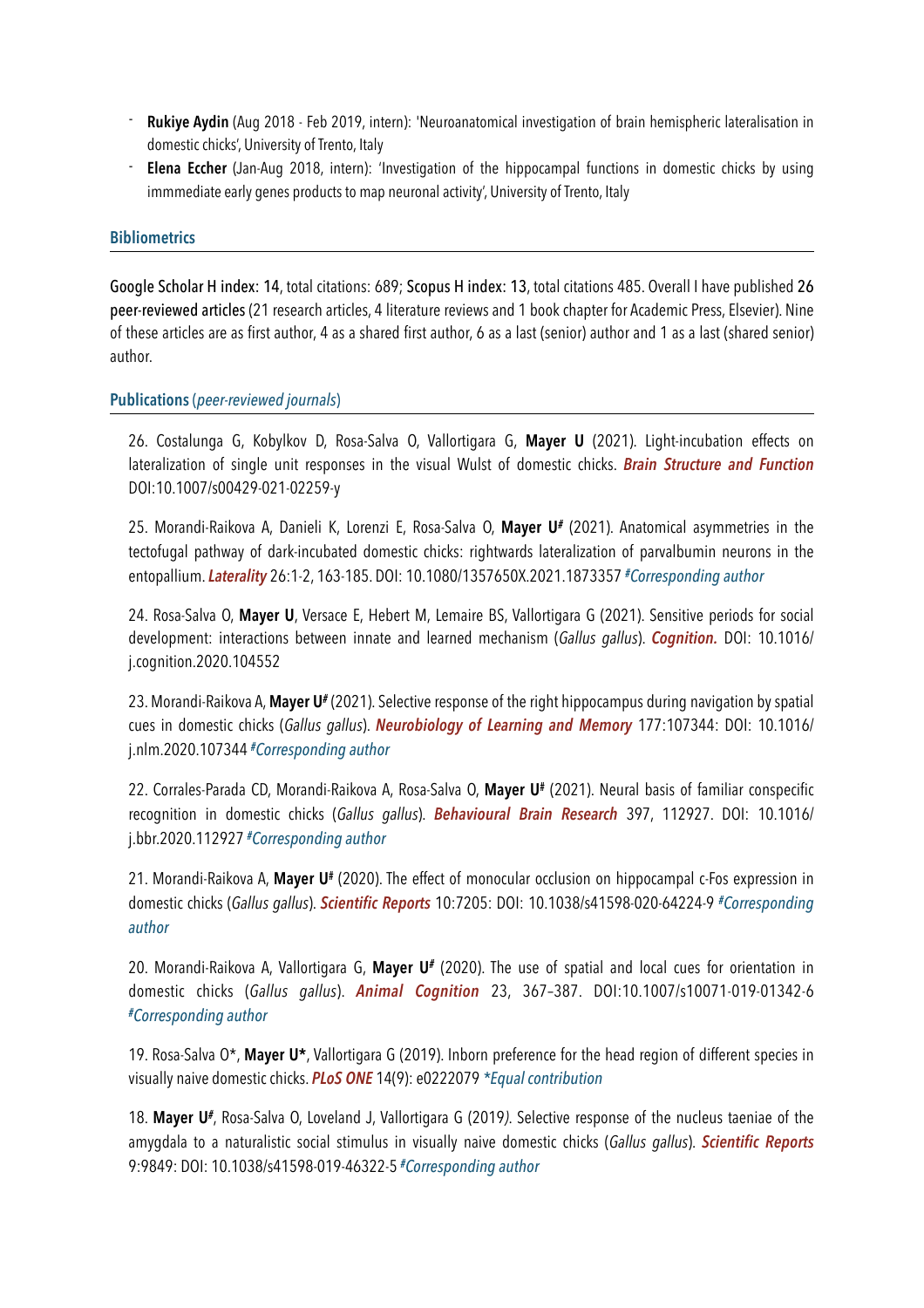17. Lorenzi E, **Mayer U**, Rosa-Salva O, Morandi-Raikova A, Vallortigara G (2019). Spontaneous and light-induced lateralization of immediate early genes expression in domestic chicks. *Behavioural Brain Research* 368 DOI: 10.1016/j.bbr.2019.111905

16. Golücke S, Bischof HJ, Engelmann J, Caspers BA\*, **Mayer U\****#* (2019). Social odour activates the hippocampal formation in zebra finches (*Taeniopygia guttata*). *Behavioural Brain Research.*  364: 41-49. *\*Shared senior authorship; #Corresponding author*

15. Krause ET \* , Bischof HJ \* , Engel K \* , Golüke S \* , Maraci Ö \* , **Mayer U \*** , Sauer J \* , Caspers BA \* (2018). Olfaction in the Zebra Finch (*Taeniopygia guttata*): What is known and further perspectives. In *Advances of the Study of Behavior* Volume 50. (ed. Naguib M, Barrett L, Healy SD, Podos J, Simmons LW, Zuk M), pp 37-85, Academic Press. *\*Equal contribution*

14. **Mayer U***#*, Bhushan R, Vallortigara G, Lee SA (2018). Representation of environmental shape in the hippocampal formation of domestic chicks (*Gallus gallus*). *Brain Structure and Function* Brain Structure and Function. 223: 941-953. *#Corresponding author*

13. Lorenzi E, **Mayer U**, Rosa Salva O, Vallortigara G (2017). Dynamic features of animate motion activate septal and preoptic areas in visually naïve chicks (*Gallus gallus*). *Neuroscience* 354:54-68.

12. Di Giorgio E\*, Loveland JL\*, **Mayer U\***, Rosa-Salva O\*, Versace E\*, Vallortigara G (2017). Filial responses as predisposed and learned preferences: Early attachment in chicks and babies. *Behavioural Brain Research*  325:90-104. *\*Equal contribution*

11. **Mayer U***#*, Rosa Salva O, Morbioli F, Vallortigara G (2017). The motion of a living conspecific activates septal and preoptic areas in naive domestic chicks (*Gallus gallus*). *European Journal of Neuroscience* 45(3):423-432. *#Corresponding author*

10. **Mayer U***#*, Rosa Salva O, Vallortigara G (2017). First exposure to an alive conspecific activates septal and amygdaloid nuclei in visually-naïve domestic chicks (*Gallus gallus*). *Behavioural Brain Research* 317:71-81. *#Corresponding author*

09. **Mayer U***#*, Rosa Salva O, Lorenzi E, Vallortigara G (2016). Social predisposition dependent neuronal activity in the intermediate medial mesopallium of domestic chicks (*Gallus gallus domesticus*). *Behavioural Brain Research*  310: 93-102. *#Corresponding author*

08. Bischof HJ\*, Eckmeier D\*, Keary N\*, Löwel S\*, **Mayer U\***, Michael N\* (2016). Multiple Visual Field Representations in the Visual Wulst of a Laterally Eyed Bird, the Zebra Finch (*Taeniopygia guttata*). *PLoS ONE* 11(5): e0154927. *\*Equal contribution* 

07. **Mayer U***#***,** Pecchia T, Bingman VP, Flore M, Vallortigara G (2016). Hippocampus and medial striatum dissociation during goal navigation by geometry or features in the domestic chick: an immediate early gene study. *Hippocampus* 26(1):27-40. *#Corresponding author*

06. Rosa Salva O, **Mayer U**, Vallortigara G (2015). Roots of a social brain: developmental models of emerging animacy-detection mechanisms. *Neuroscience & Biobehavioral Reviews* 50:150-68.

05. **Mayer U***#*, Watanabe S, Bischof HJ (2013). Spatial memory and the avian hippocampus: research in zebra finches. *Journal of Physiology – Paris* 107 (1-2): 2-12. *#Corresponding author*